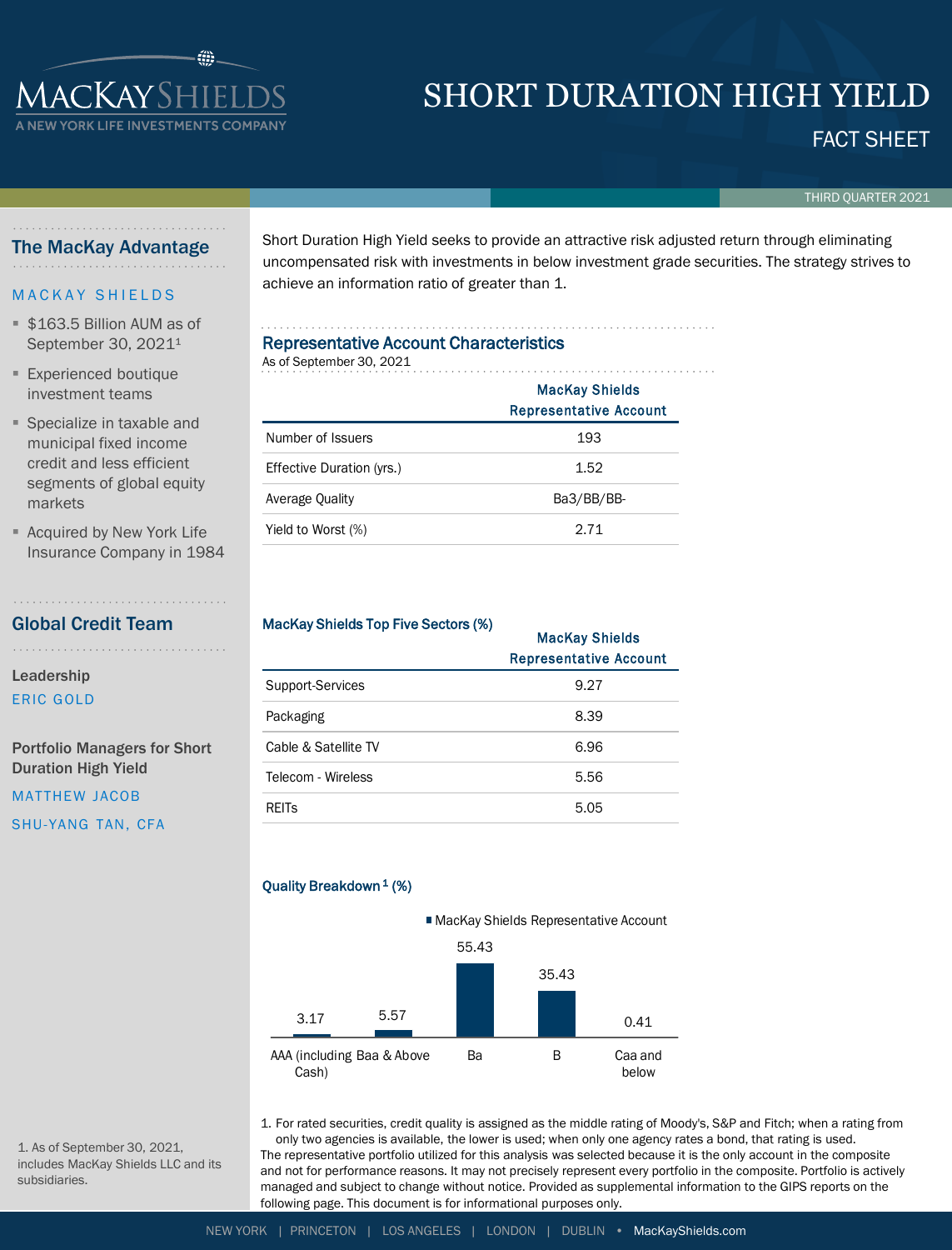Composite Returns (%) Period Ending December 31, 2021







#### Composite Disclosures

| Period | <b>MacKay Shields MacKay Shields</b>                                            |     | <b>Composite</b><br>3-Yr St Dev | No. of   | <b>Composite</b><br><b>Assets</b> | <b>Firm Assets</b> | <b>Internal</b> |
|--------|---------------------------------------------------------------------------------|-----|---------------------------------|----------|-----------------------------------|--------------------|-----------------|
|        | <b>Composite Gross Composite Net</b><br><b>Returns</b><br>Returns<br>(%)<br>(%) |     |                                 |          |                                   |                    |                 |
|        |                                                                                 |     |                                 |          |                                   |                    |                 |
|        |                                                                                 | (%) | Accts.                          | (SMII)   | (SMII)                            | <b>Dispersion</b>  |                 |
| 2021   | 3.2                                                                             | 2.8 | 3.7                             | ≤5       | 850                               | 163.646            | 0.3             |
| 2020   | 4.7                                                                             | 4.3 | 3.8                             | $\leq 5$ | 914                               | 153.995            | 0.3             |
| 2019   | 8.3                                                                             | 7.9 | 1.7                             | $\leq 5$ | 856                               | 131.978            | 0.0             |
| 2018   | 0.7                                                                             | 0.3 | 1.5                             | $\leq 5$ | 671                               | 107.467            | 0.0             |
| 2017   | 3.8                                                                             | 3.4 | 1.9                             | ≤5       | 654                               | 98.098             | 0.0             |
| 2016   | 6.1                                                                             | 5.6 | 2.3                             | ≤5       | 660                               | 94.540             | 0.0             |
| 2015   | 1.5                                                                             | 1.0 | 2.4                             | ≤5       | 512                               | 89.196             | 0.2             |
| 2014   | 1.5                                                                             | 1.0 | 2.2                             | $\leq 5$ | 362                               | 91.626             | 0.0             |
| 2013   | 5.5                                                                             | 5.0 | N/A                             | $\leq 5$ | 308                               | 80,331             | 0.6             |
| 2012   | 8.7                                                                             | 8.2 | N/A                             | $\leq 5$ | 225                               | 78.371             | 0.0             |

The High Yield Active Core Short Duration Composite includes all discretionary high yield active core short duration accounts managed with similar objectives for a full month, including those accounts no longer with the firm. This strategy follows the same strategy as the High Yield Active Core strategy, but the portfolio will focus on maintaining an overall duration that is below the average for the high yield market, typically around 2 years and below. The High Yield Active Core strategy invests in high-yield corporate debt securities, and may be composed of all types of high-yield domestic and foreign corporate debt securities that are rated below investment grade or, if unrated, that we determine to be of comparable quality. The strategy may also include derivatives, such as futures, to try to manage interest rate risk or reduce the risk of loss of (that is, hedge) certain of its holdings. Gross-of-fees composite performance reflects reinvestment of income and is a market-weighted average of the time-weighted return, before advisory fees and related expenses, of each account for the period since inception. Net-of-fees composite performance is derived by reducing the monthly gross-of-fees composite by 0.0375%, our highest monthly fee. Policies for valuing investments, calculating performance, and preparing GIPS reports are available upon request. GIPS® is a registered trademark of CFA Institute. CFA Institute does not endorse or promote this organization, nor does it warrant the accuracy or quality of the content contained herein. Performance is expressed in US Dollars. The composite inception and creation date is 10/1/11. All portfolios in the composite are feepaying portfolios. There can be no assurance that the rate of return for any account within a composite will be the same as that of the composite presented. Past performance is not indicative of future results.

MacKay Shields LLC, an SEC-registered investment adviser, claims compliance with the Global Investment Performance Standards (GIPS®) and has prepared and presented this report in compliance with the GIPS standards. The firm has been independently verified from January 1, 1988 through December 31, 2021. The verification report is available upon request. A firm that claims compliance with the GIPS standards must establish policies and procedures for complying with all the applicable requirements of the GIPS standards. Verification provides assurance on whether the firm's policies and procedures related to composite and pooled fund maintenance, as well as the calculation, presentation, and distribution of performance, have been designed in compliance with the GIPS standards and have been implemented on a firm-wide basis. Verification does not provide assurance on the accuracy of any specific performance report. A list including composite descriptions, pooled fund descriptions for limited distribution pooled funds, and broad distribution funds is available upon request. No index is presented with this composite because none has been determined to have sufficiently similar characteristics to the investment strategy. Internal dispersion is calculated using the equal-weighted standard deviation of annual gross returns of those portfolios that were included in the composite for the entire year. The three-year annualized standard deviation measures the variability of the composite gross returns and the index returns over the preceding 36-month period. The three-year annualized standard deviation is not presented for periods prior to 2014 because the composite did not have a three-year track record.